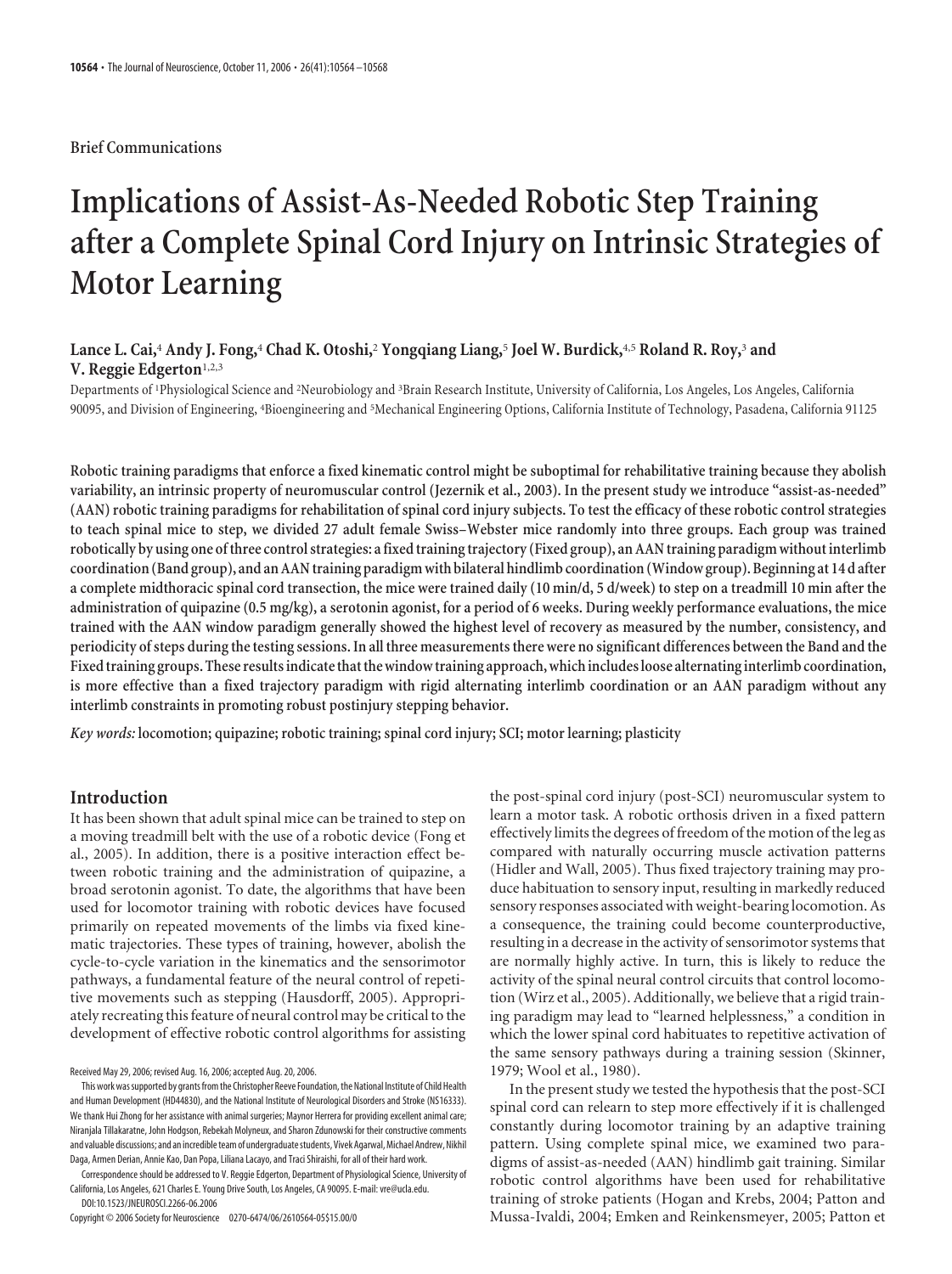al., 2006). Our AAN algorithms mostly allowed the mice to control their own motions when they were performing well. These approaches also facilitated variability in the trained stepping trajectory, promoting stepping conditions comparable to normal locomotion.

We compared the efficacy of two AAN robotic training algorithms and a fixed trajectory robotic training paradigm on the recovery of locomotor ability in complete spinalized adult mice that were administered quipazine daily, immediately before each training session. The results indicate that mice undergoing AAN robotic training with loose control of interlimb coordination exhibit faster and more pronounced recovery of stepping ability than mice trained by using a fixed robotic paradigm or an AAN robotic training paradigm without interlimb coordination constraints.

# **Materials and Methods**

## *Animals and animal care*

Adult female Swiss–Webster mice (mean body weight of  $25.3 \pm 1.3$  g on the day of spinal cord transection) obtained from Charles River Laboratories (Wilmington, MA) were used. The mice were housed individually, had access to food and water *ad libitum*, and were kept on a 12 h light/ dark cycle for the duration of the study.

## *Surgical procedures and postsurgical care*

Surgeries were performed at approximately postnatal day 60 (P60). Surgical procedure was the same as in Fong et al. (2005). Briefly, the mice were maintained in a deep anesthetic state throughout the surgery with isoflurane gas (2-5% isoflurane mixed with  $0.4\%$  O<sub>2</sub> via face mask). All procedures were performed under aseptic conditions. The mice were placed on a heating pad to maintain body temperature. A skin incision was made along the dorsal midline from  $\sim$  T6 to T9 to expose the musculature overlying the vertebrae. The paravertebral musculature was retracted to expose the vertebral column, and a laminectomy was performed from  $\sim$ T7 to T8. Gelfoam then was inserted into the gap to ensure complete separation of the proximal and distal stumps (de la Torre and Goldsmith, 1990). The musculature and fascia were repositioned, and the wound was closed by using 5-0 Dexon internal and 5-0 Ethilon external sutures (Fong et al., 2005). All animal procedures used in this study were conducted in accordance with the Animal Care Guidelines of the American Physiological Society and were reviewed and approved by the Animal Research Committee at the University of California, Los Angeles.

The mice were placed in an incubator maintained at  $\sim$ 29  $\pm$  1°C and observed until fully recovered from anesthesia after surgery. The mice were returned to their cages and given Baytril (40  $\mu$ g/g body weight), a broad spectrum antibiotic, via drinking water for 14 d. Postsurgical care and maintenance procedures were similar to those described previously for SCI rats and cats (Roy et al., 1992; Ellegala et al., 1996). The bladders of the spinal mice were expressed manually twice daily to minimize the risk of bladder infection and related complications. After bladder expression the hindlimbs of the mice were stretched lightly once through a full range of motion to help sustain joint mobility. Food rewards were given to stimulate positive interaction between the mouse and handler.

## *Quipazine administration*

Serotonin agonists are shown to modulate and/or induce locomotion in rats (Antri et al., 2003) and mice (Landry and Guertin, 2004). In this study quipazine, a broad spectrum serotonin agonist, was used to facilitate stepping in all mice. Based on our own dose–response tests, as well as dose–response studies reported for rats (Orsal et al., 2002; Fong et al., 2005), a dose of 0.5 mg/kg body weight was administered intraperitoneally 10 min before each training or testing session.

## *Robotic step training and measurement system*

A four-axis robotic system (stepper) was developed for both active training and data acquisition (see schematic drawing at http://robotics- .caltech.edu/jneurosci) of mouse limb movements. The mice were placed into the stepper by using a cone-shaped cloth harness. Once in the harness, the mouse was secured with a binder clip, which was attached magnetically to a body weight support system. The legs of the mouse were connected to the robotic arm by using a drawstring loop attachment. During training the speed of the treadmill was adjusted to match the speed of the robotic device. Typically, this speed was  $\sim$  3 cm/s. A detailed description of the robot and mouse attachment has been published previously (Fong et al., 2005).

So that the AAN algorithms could be implemented, precise control of the robotic linkages was required. Therefore, a four-axis dedicated controller board (DMC-2240, Galil Motion Control, Rocklin, CA) was used. The control output was sent to the motors via an interconnection module with an integrated amplifier (ICM/AMP 1900; Galil Motion Control). The control algorithms were written with LabVIEW (National Instruments, Austin, TX), and their output commands were sent to the controller board via an Ethernet connection. The feedback commands were updated at 200 Hz.

#### *Robotic training algorithms*

The mice were divided randomly and equally into three groups ( $n =$ 9/group). Each group received a different robotic training algorithm, i.e., a repetitive training algorithm with a fixed and tightly controlled trajectory or one of two AAN training algorithms. The two AAN algorithms differed in the amount of interlimb coordination that was imposed during training. The AAN training algorithms were implemented by using a velocity field approach in which the velocity of the distal tip of the linkage was commanded to a specific speed defined by a velocity field. Each mouse was trained for 10 min/d, 5 d/week, for 6 weeks.

Mice in the Fixed group received a rigid robotic training algorithm. A proportional–integral– derivative (PID) controller was used continuously to track the desired training pattern. When attached to the mice, the robotic arms actively moved the ankles along this fixed trajectory, which enforced alternating interlimb coordination. Because neonatally transected mice spontaneously can recover functional stepping without pharmacological or mechanical assistance (Fong et al., 2005), the imposed trajectory of each ankle in the sagittal plane was obtained from a neonatally transected mouse that recovered and stepped well at approximately the same age and weight as the adult mice used in the present study.

The Band group of mice received an AAN strategy that implements two fixed boundaries, an inner bound and an outer bound, forming a band surrounding the desired trajectory. When the mouse moves its ankle to sagittal plane regions exterior to the band, an outward-spiraling (or inward-spiraling) convergent velocity field drives the ankle back into the band region (Fig. 1*a*). Within the band the ankle is guided by a small constant velocity field tangent to the desired trajectory. Thus the robot provides gentle guidance at a constant rate but does not enforce specific timing of leg movements, nor does it force the ankle to be at a specific location (soft control). In this way the mouse mostly dictates its own motions inside the band, with only a small bias provided by the robot. Note that this particular instantiation of the AAN paradigm does not impose an interlimb coordination constraint.

The last group of mice (the Window group) received an AAN training paradigm analogous to the second group but based on a moving window geometry. In this approach a circular window moves along the desired trajectory with a predetermined speed (Fig. 1*b*). The 4-mm-diameter window size, which was fixed throughout the experiment, was chosen because it was close to the maximum variation observed during the stepping of a neonatally transected mouse at an early stage of recovery (Fig. 2). Within the window, a small constant velocity field tangent to the desired trajectory biases the robot's motion but without spatial or temporal enforcement of specific ankle position. Outside the window boundary, the robotic movement is guided by a radial velocity field that points inward with a magnitude proportional to the distance from the center of the circle as follows:  $v = k (d - r)$ , where *v* is the velocity field magnitude, *d* is the distance between the ankle and the center of the moving window, *r* is the window radius, and *k* is a constant. Hence when the ankle of the mouse deviates from the window, it is returned quickly to the window. Within the window, the ankle is guided gently in the direc-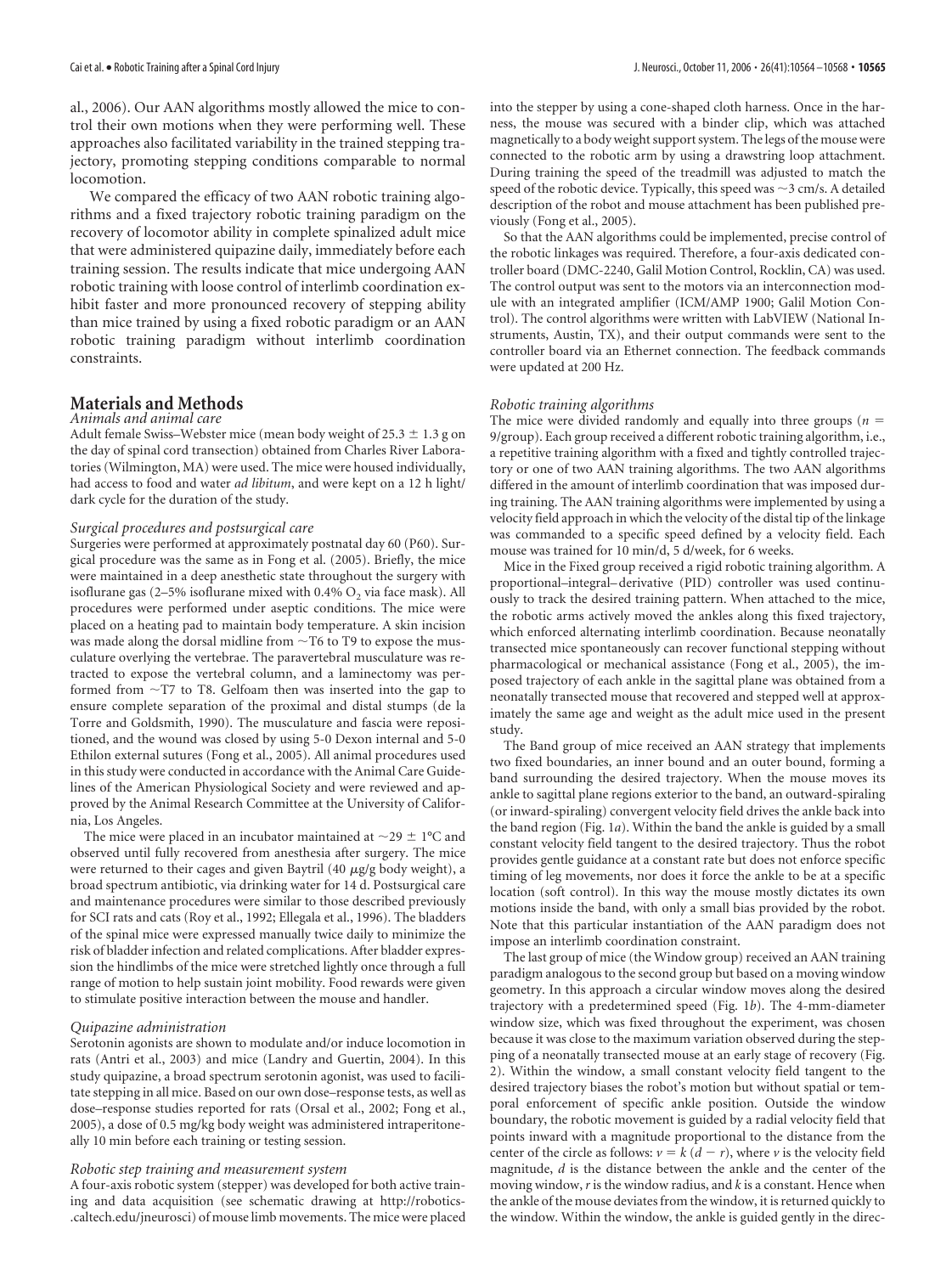

**Figure 1.** *a*, AAN training paradigm I (Band). The solid thick line shows the desired training trajectory ofthe animal's ankle position inthesagittal plane. The dashedthin linesrepresentthe boundaries within which "soft control" (see Materials and Methods) is applied to the limbs. The arrows outside the boundaries correspond to the convergent velocity fields that drive the legs to the band region. Modified from Cai et al. (2005). *b*, AAN training paradigm II (Window). The solid line represents the desired training trajectory of the animal's ankle position in the sagittal plane, and the moving window is outlined by the dotted circle within which soft control is applied to the limbs. The arrows outside the circle correspond to the radial force fields. Modified from Cai et al. (2005).



Figure 2. The stepping trajectories of the ankle of a neonatally spinal cord transected mouse at  $\sim$  3 months of age. The diagonal line through the trajectories shows where the most deviation (  $\sim$  4 mm) occurs. The arrows represent the direction of travel.

tion of the trajectory, providing loose timing control. The same strategy was used on both hindlimbs, and the control systems for each leg were timed to provide alternating gait coordination that is consistent with weight-bearing stepping.

#### *Data analysis and evaluation methods*

Testing was performed on the fifth day of each training week. The mice were given a 2 min "warm-up" period before each testing session, using the same training algorithm associated with that particular group. The mouse stepper was used in a passive recording mode to track the ankle position of each leg for 2 min at a treadmill speed of 3 cm/s. Position data were recorded at 200 Hz, using a custom acquisition program written in LabVIEW (National Instruments). In addition to the robot data, video footage of both the left and right sides of each mouse was captured during testing, and a log of qualitative observations was maintained. Using these data, we assessed the quality of stepping in terms of (1) the number of steps performed; (2) the periodicity of the steps, i.e., the ability to maintain a regular stepping frequency; and (3) the shape regularity of the stepping patterns. The following analyses were used for these assessments of stepping ability.

*Number of steps.* Video footage and plots of ankle position data were used to identify steps and the number of steps performed by each mouse during the 2 min testing period. Steps were identified on the basis of predetermined criteria for step length (minimum 5 mm), height (minimum 5 mm), duration (minimum 0.5 s/maximum 1.5 s), and degree of interlimb coordination (Fong et al., 2005). On each testing day the 12 s stepping interval containing the most steps was recorded for subsequent analyses.

*Step periodicity.* Fast Fourier transform (FFT) analysis was applied to the horizontal component of the stepping trajectories to quantify step periodicity (Fong et al., 2005). Mice that stepped rhythmically exhibited a sharp and distinct fundamental peak in the FFT spectrum of their ankle trajectories. The location of the predominant peak corresponds to the fundamental stepping frequency. Conversely, mice with poor stepping periodicity either exhibited a very broad fundamental peak in the FFT spectrum or, in extreme cases, failed to demonstrate a fundamental peak. To quantify these observations, we measured the full width at halfmaximum (FWHM) of the fundamental peak. A low FWHM value corresponds to temporally consistent, rhythmic stepping, whereas a high value typically indicates erratic stepping, consistent with stumbling and foot dragging.

*Spatial consistency.* To measure consistency of stepping systematically, principal components analysis (PCA) was used. The principal components (PC) of the data set were calculated as well as the percentage of the total variance captured by the first PC. The first PC can be interpreted as the "nominal" trajectory from the test data set, and the PCA percentage score measures the consistency of the trajectories. A high PCA percentage score corresponds to a consistent execution of the same stepping trajectory. A minimum PCA percentage of 45% was assigned to all mice that could not step on the test day, because this was the lowest PCA score that was encountered (Fong et al., 2005).

Locomotor performance scores are reported as the mean  $\pm$  SEM. One-way ANOVA analysis was used to compare the three training groups within each training day. A *p* value less than 0.05 was used to define statistical significance, which corresponded to a critical *F* value of 3.44. To measure statistical difference between groups, we calculated the least significant difference (LSD).

## **Results**

All groups showed improvement over the 6 week training period, based on the average number of steps taken in the best 12 s interval during each testing session (Fig. 3*a*). The mice in the Window group, however, had a faster rate of recovery than the other two groups. The average number of steps taken by the Window group was greater than in the Fixed group from weeks 1 through 3 and higher than in the Band group at weeks 1 and 3. There were no significant differences between the Band and Fixed groups at any time point, and the average number of steps was similar in the three groups after 6 weeks of training.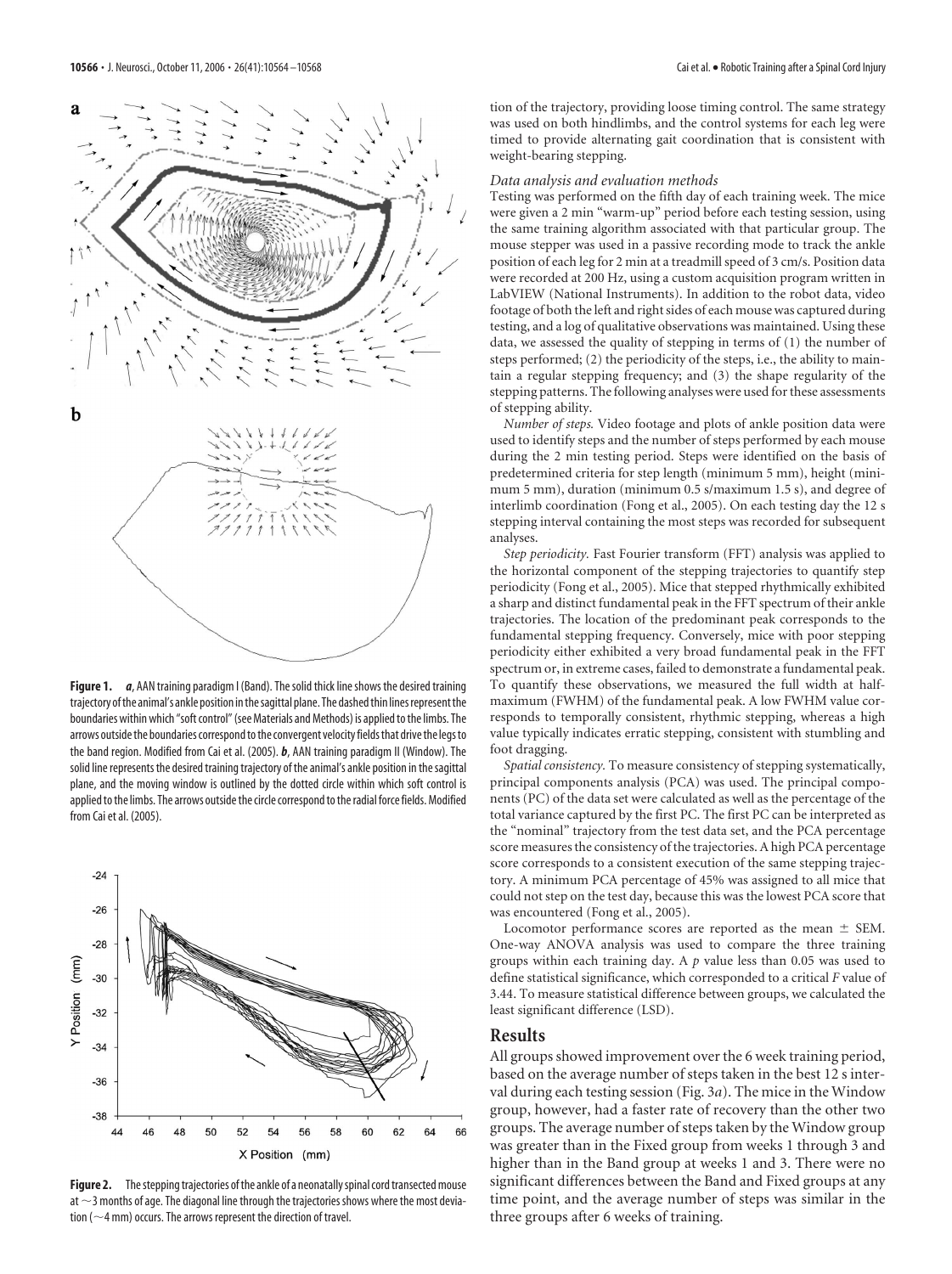

Figure 3. Locomotor performance of the best 12 s interval by each of the three groups during the weekly tests as measured by (*a*) average number of steps performed, (*b*) step rhythmicity as depicted by the plot of the inverse FWHM, and (*c*) step shape consistency as measured by PCA. On average, the Window group performed better when compared with the other two groups. +, Denotes significant difference between the Window and the Fixed groups; #, denotes significant difference between the Window and Band groups.

Inverse FWHM scores for the mice in the Window group were significantly higher than in the Band and Fixed groups after 4, 5, and 6 weeks of training (Fig. 3*b*). There were no significant differences between the Band and Fixed groups at any time point. The maximum level of step rhythmicity was achieved after 6 weeks of training, with the Window group (8.3) exhibiting better step rhythm than the Band (6.4) and Fixed (6.3) groups.

All three groups showed progressive improvement in step shape consistency, based on PCA analyses, throughout the first 5 weeks of training and then a slight decrease at 6 weeks (Fig. 3*c*). There were no significant differences among the three groups at any time point.

## **Discussion**

## **All step training algorithms improved stepping beyond the level that is achieved without any step training**

We have demonstrated previously that a combination of quipazine administration and robotic training can improve the locomotor performance of adult spinal mice significantly. Without pharmacological and/or mechanical intervention the average number of steps performed in a full 2 min interval was  $16.0 \pm 5.1$ , and no mouse was able to perform the minimum of three consecutive steps in a 12 s interval that were required for FFT and PCA analysis (Fong et al., 2005). All of the mice in the current experiment received quipazine treatment and robotic training. Consequently, all training paradigms improved stepping, and the level of improvement was greater in this study than the initial test at week 0 and the level of performance reported previously (Fong et al., 2005). Even after only 1 week of training, the lowest average number of steps for the best 12 s interval among the three groups was 3.7  $\pm$  0.7 steps. These results demonstrate the effectiveness of robotic systems in enhancing locomotor training after a SCI, even when suboptimal training algorithms are used.

## **Permitting an intrinsic network solution facilitates stepping more effectively after a SCI than imposing an extrinsic motor solution**

A key objective of this study was to ascertain whether permitting variability during step training enhances stepping recovery after a complete spinal cord transection in adult mice. We hypothesized that a fixed trajectory training strategy would drive the spinal circuitry toward a state of learned helplessness (Wool et al., 1980; Grau et al., 1998). This occurs when the spinal cord is not permitted to explore potential solutions to stepping patterns and defers to the fixed training pattern, causing the relevant neural circuits to habituate. Figure 3*b* shows that, although the fixed training paradigm is one in which the periodicity of stepping is controlled most tightly, the animal failed to produce a consistent stepping rhythm during testing. In contrast, when the training paradigm allowed the stepping period to vary, the mice were able to adapt to a consistent stepping period. These results, combined with the number of steps performed, suggest that the window training paradigm significantly improved the stepping ability of the mice as compared with the band and the fixed training paradigms.

Sensory information is critical to motor learning. The pattern and timing of assistance provided during step training seems to play a critical role in specific sensorimotor pathways that become reinforced after a SCI (de Leon et al., 1998). Regardless of the level of practice of a task, some variability in the patterns and levels of activation of motor units within a motor pool persists even during the simplest repetitive actions. Thus there also must be variation in the efficacy of the ensemble patterns of sensory input to the spinal circuitry from step to step. Given this intrinsic variability, the subsequent motor output resulting from sensory inputs is highly unlikely to match the imposed mechanically fixed pattern. From this perspective it appears that a continuous incongruity between the input and output signals will occur when a fixed trajectory is imposed. Thus a training algorithm that is incompatible with this basic feature of variability during stepping ultimately seems likely to hinder the ability of the spinal cord to learn to step after a SCI.

Conversely, a training algorithm that "permits" the intrinsic variability in the activation of motor pools may allow the spinal circuitries to explore multiple patterns of activation and thereby optimize training effectiveness. In this experiment, we tested only two such algorithms. Spinal mice recovered stepping ability more effectively with the window AAN algorithm than the band AAN or fixed training paradigms. Even the window algorithm, however, is unlikely to be the optimum solution, as demonstrated by the peak in locomotor performance reached after 4 weeks of training in the current study. One can imagine many variations of the AAN training algorithm, but it will be difficult to test experimentally all of these variations in attempts to find an optimum rehabilitative training strategy. One approach will be to develop a learning model for the plasticity within the spinal cord derived from machine learning theories. Having such a model will allow us to explore many more parameters, such as window size and shape, than otherwise would be feasible experimentally. Once candidate training algorithms are identified analytically, these algorithms can be validated experimentally by using an experimental paradigm as in the present study.